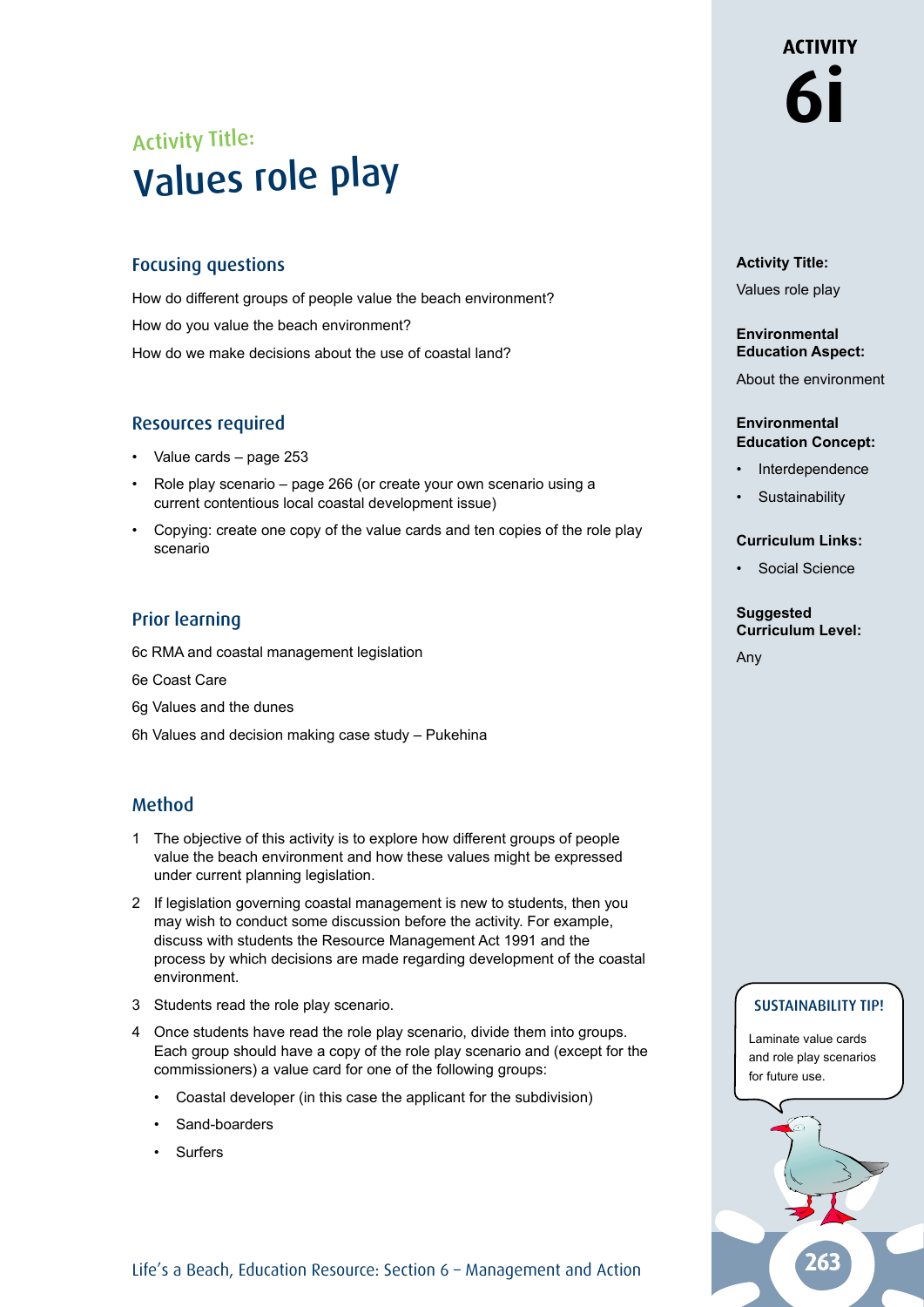- Kids making sand castles
- Local iwi
- Coast Carer local beach residents
- Conservationists
- District Council
- Regional Council
- Commissioners (no value card required)
- 5 Hand out value cards to each group (except the commissioners). Explain that at the meeting each group will have an opportunity to present their case. The Developers will present their case first. Allow time for groups to develop their case. In this time they are to:
	- Discuss the issues and decide what points they wish to make at the meeting (suggest that each group makes a list of all aspects of the proposal that they like and dislike).
	- Be thinking from the perspective of the group they represent.
	- Present a case either for or against the application (they may need more time for this).
- 6 Explain to the group of commissioners (who have no value card) that it is going to be their job to decide the outcome of the case. Commissioners can work together to prepare questions to ask the submitters. One of them will need to take on the role of being chairperson. This person will have the role of timekeeping and keeping order. Their final decision should be one that is sustainable for the environment and acceptable to as many members of the community as possible.
- 7 Using the value cards as a guide, students then role-play the resource consent hearing process. The hearing is where all interested parties are given the opportunity to express their views for or against the project.
	- Each group elects one representative to present their case (maximum two minutes).
	- The chairperson keeps order and time.
- 8 While submitters are being heard all other students are to listen and make a summary of each submission. Commissioners will also need to record this information for their decision making.
- 9 After all of the submissions have been heard the commissioners meet to make their decision. The commissioners (via one spokesperson) summarise the important points both for and against the applications.
- 10 While the commissioners are meeting, the rest of the class can record in their exercise books details of each role that had been played. Discuss what it might be like to be a commissioner. How might it feel to have the responsibility of making the right decision for the environment and community?
- 11 Reflection:
	- How successful was the meeting from each group's point of view?
	- What do you think were the most important points made by your group or other groups?
	- What was it like thinking from the point of view of someone else?
	- What was the purpose of doing the activity?
	- What skills did you practice and develop in this activity?
	- What did you learn?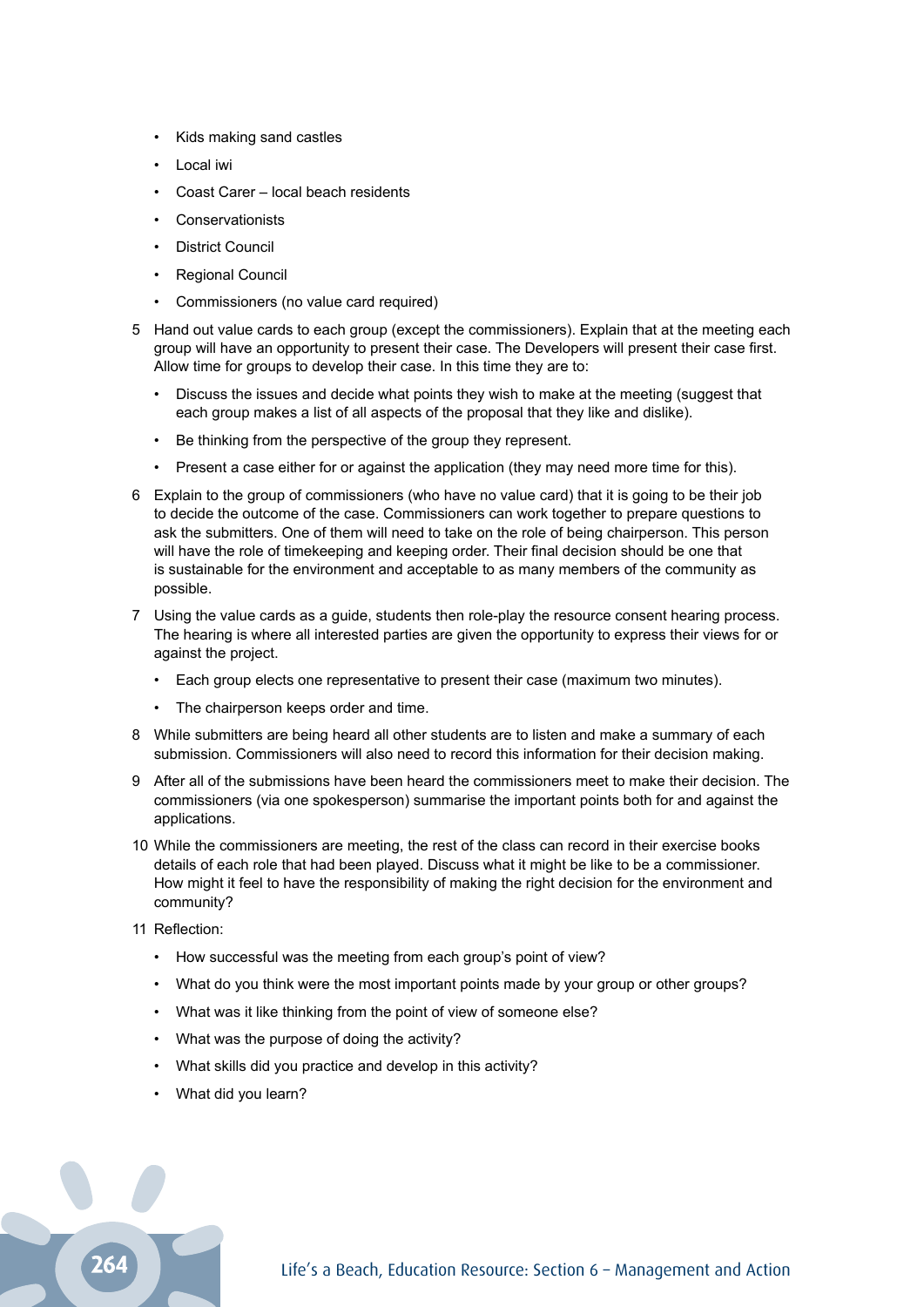#### 12 Debrief:

Remind students that people were 'acting' a role and that it did not necessarily reflect their own thoughts or actions. Ask them how hard they thought it would have been to be in the more antagonistic or anti dune care roles.

### Possible next steps

- Conduct another role play activity using a local coastal development issue that is current and contentious.
- Conduct another role play where the Developers have been proactive and included best practice environmental actions into their plan.
- 6j Coastal protection different management options an activity exploring different courses of action for different beach scenarios.
- 6k Beach management case study Ōhiwa a problem-solving activity using a real life case study.
- 6l Create your own beach case study a student directed research activity requiring an investigation into a local beach, how it is being managed, what issues face that beach and how these might be resolved.
- 6m Developing a plan for action to protect the local beach an activity designed to draw together learning from the six themes. The activity requires reflection on what has been learnt, inquiry into the state of a local beach and development and implementation of a plan for action for beach protection/enhancement.